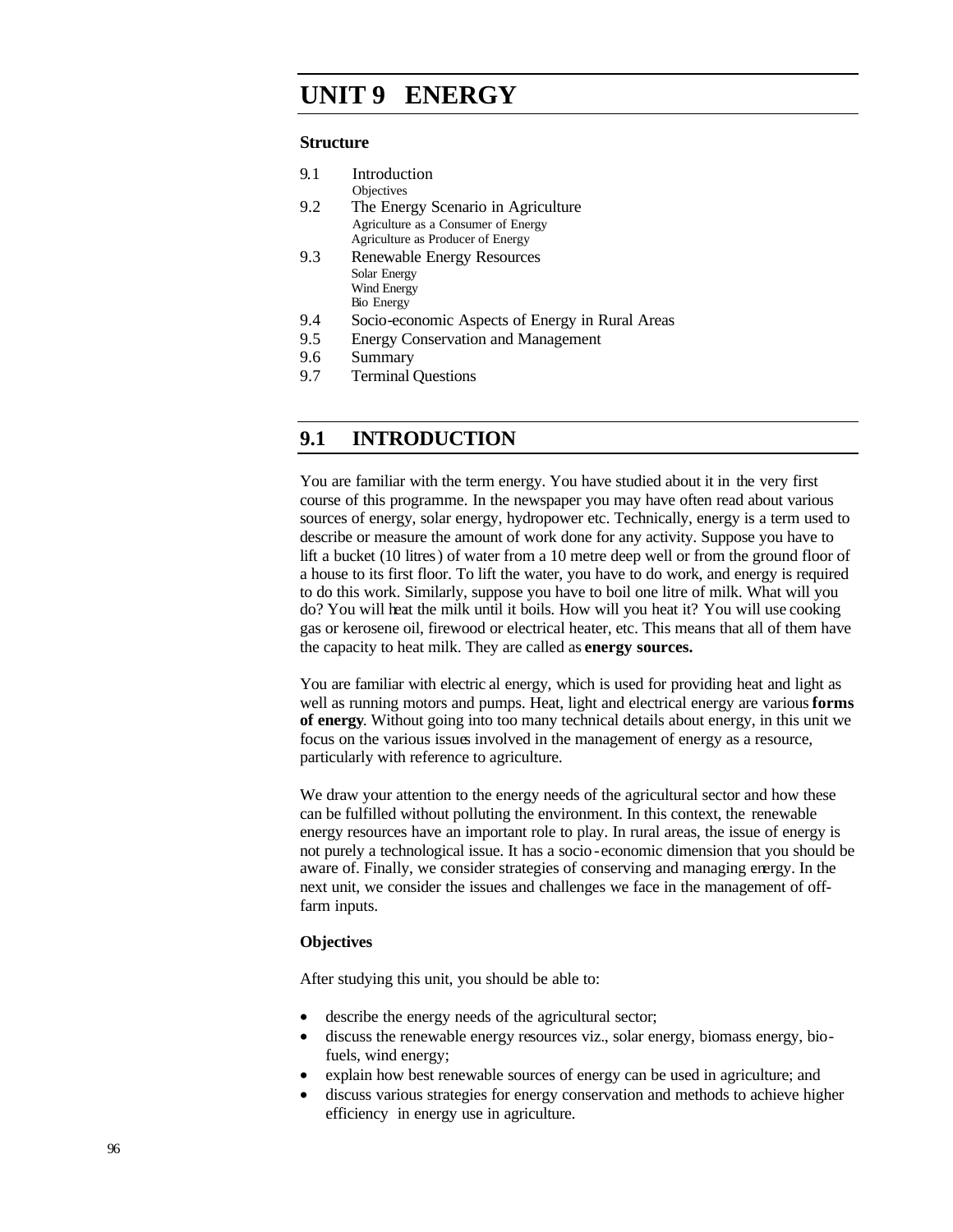# **9.2 THE ENERGY SCENARIO IN AGRICULTURE**

Agriculture is basically a process of conversion of energy. In this process, solar energy is converted to chemical energy, as plants make their food in the presence of sunlight. Plants use the solar energy to convert it into chlorophyll, the green substance in leaves that gives them their colour, in a process called **photosynthesis**. Modern agriculture enhances production of biomass by increasing photosynthesis through better plant types, use of irrigation water, fertilizer, pesticides and other growth promoters.

Agriculture is both a producer as well as a consumer of energy. Some energy inputs in agriculture are commercial like animal power, diesel, fertilizer, irrigation water, seeds, etc. while some are provided free of cost by nature like solar energy for photosynthesis, rain water, microbial activities in soil, etc. Let us study both these aspects of agriculture in relation to energy.

## **9.2.1 Agriculture as a Consumer of Energy**

Crop production (from preparing the land, sowing seeds, managing crops to harvesting the produce and post harvest operations), livestock management, fisheries, poultry, and many other agricultural systems need energy for their various processes/practices and productivity.

Traditionally, human beings and animals have been the main sources of energy in agriculture in South Asian countries. If you remember your school physics, you might find the information given in Table 9.1 interesting*. Otherwise, you may skip it*.

Energy requirement in the agricultural sector depends upon the size of cultivated area, level of technology, cropping pattern, water availability etc.

| Input                  | Unit       | Energy (MJ)  |  |
|------------------------|------------|--------------|--|
| Adult men              | Man-hour   | 1.96         |  |
| Adult women            | Woman-hour | 1.57         |  |
| Children               | Child-hour | 0.98         |  |
| <b>Medium Bullocks</b> | Pair-h     | 10.10        |  |
| <b>Buffalo</b>         | Pair-h     | 15.15        |  |
| Mule                   | Animalh    | 4.04         |  |
| Camel/horse            | Animalh    | 10.10        |  |
| Diesel                 | Litre/ Kg  | 56.30 /63.27 |  |
| Petrol                 | Litre      | 48.23        |  |
| Kerosene               | Litre      | 41.30        |  |
| Coal                   | Kg         | 32.7         |  |
| Fuel wood (dry)        | Kg         | 20.0         |  |
| Saw dust               | Kg         | 18.0         |  |
| Dung/dung cakes        | Kg         | 18.0         |  |
| Rice straw             | Kg         | 12.5         |  |
| <b>Fertilizer N</b>    | Kg         | 60.0         |  |
| Fertilizer $P_2O_5$    | Kg         | 11.1         |  |
| Fertilizer $K_2O$      | Kg         | 6.7          |  |

#### **Table 9.1: Energy norms for various inputs**

#### **Units of Power and Energy**

The S.I. unit of power is watt whereas S.I. unit of energy is joule.

Since S.I. unit of time is second, we may say

1 joule = 1 watt  $\times$  1 second. The familiar unit of electrical energy is kWh (kilowatt-hour).

Hence,

 $1 \text{ kWh} = 1000 \text{ W} \times 3600 \text{ seconds}$  $= 3600,000$  joules  $= 3600$  kJ or 3.6 MJ 1 kJ(Kilojoule)= $10^3$  J, 1 MJ(Megajoule)= $10^6$  J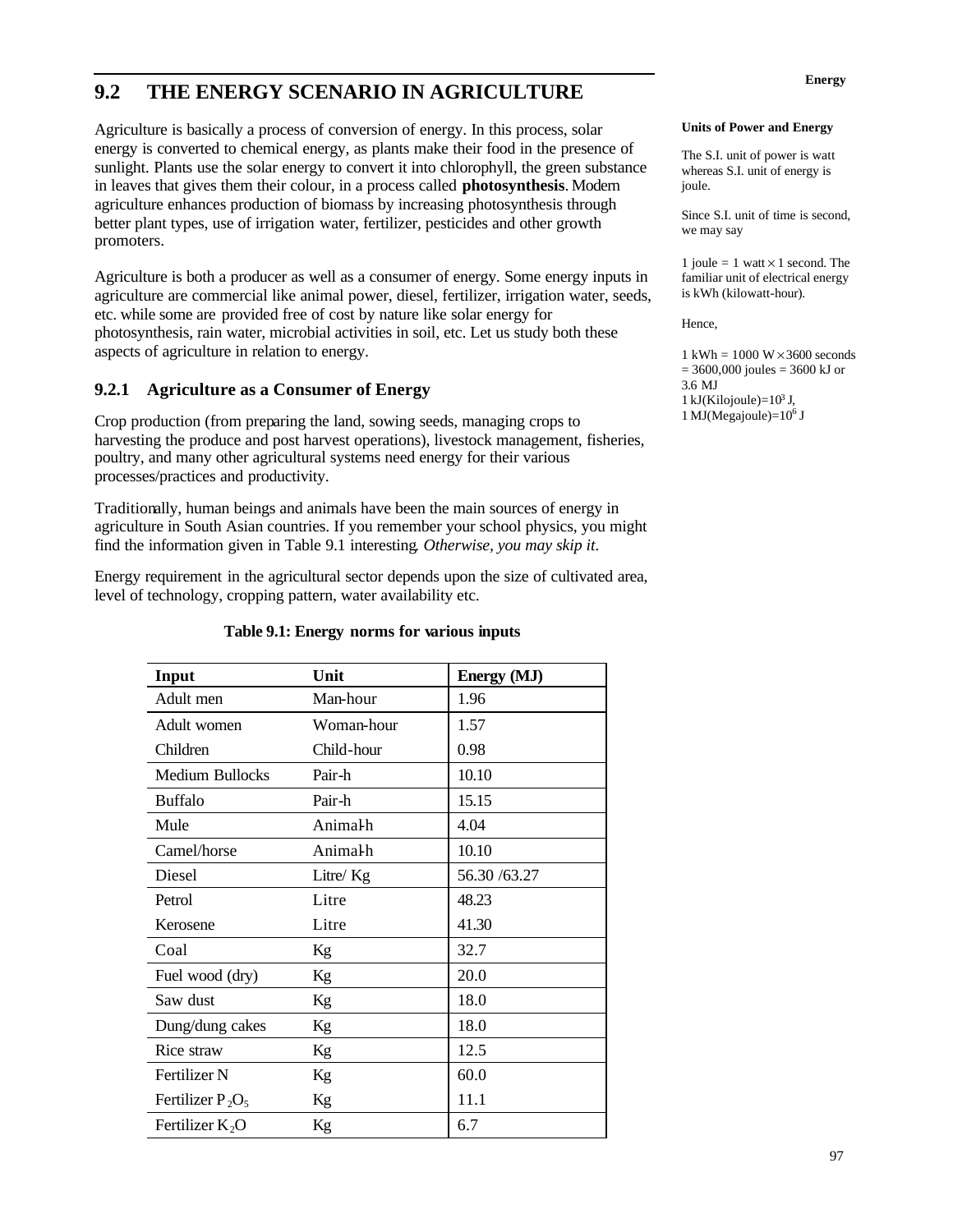Different agricultural operations require energy. As examples, let us see how much energy is required for rice transplanting, wheat harvesting and soybean cultivation and how it can be met by human power or machine power:

#### **Examples of Energy Requirements**

**Rice transplanting:** For covering one hectare rice planting (including nursery raising, uprooting, washing and transport), we require 212 man hours (=15.82 kWh). Energy required for a rice transplanter of 3.73 kW will be 67 man hours and nine hours of machine operation (Total 38.57 kWh). This shows that energy required by machines is 2.44 times more as compared to human beings.

**Wheat harvesting:** For harvesting one hectare cropped area, manual method requires 125 man hours, which is equivalent to 9.33 kWh. If the same job is done by machines, e.g., a 26.11 kW tractor operated with vertical conveyor reaper, it would require 42 man hours and 3.226 of machine hours equivalent to 84.22 kWh and 3.13 kWh for human labour to operate the machines. The total energy consumed in the second method is 9.3 times more than the manual one.

**Seed bed preparation and sowing of soybean in black soil:** For one hectare area ploughing (once) will require 40 hours of a pair of bullocks equivalent to 29.84 kWh and harrowing (twice) will require 16 hours of a pair of bullocks equivalent to 11.94 kWh. Seeding will require 5 hours of the bullock pair, equivalent to 3.73 kWh. The total energy consumed will be 45.51 kWh. The same operation when done by a 26.11 kW tractor will consume 6.75 hours equivalent to 306.79 kWh of energy. The machine energy is 6.7 times more than the animate energy.

The above three examples clearly show that the work output per unit energy is more in animate energy as compared to commercial energy. However, the increased cropping intensity, production and productivity of land require more and quick input of energy which cannot be met alone by animate energy. The use of tractors, pumping motors have also become necessary and all sources of energy have become complementary to each other.

The energy requirements do not end with agricultural operations. The transport of produce is a major issue in most South Asian countries. Animal and human beings are extensively used in rural transport system in the developing countries. Bulk of the harvested produce is transported as head loads from field to threshing floor and then to storage areas or trucks or bullock carts etc. as it is convenient and economic. The firewood from field to house and small quantities of fruits, vegetables, grains etc. are transported as head loads or by animal driven carts etc. for short distances under field conditions and *kachcha* roads.



**Fig.9.1: Energy needs in rural transport**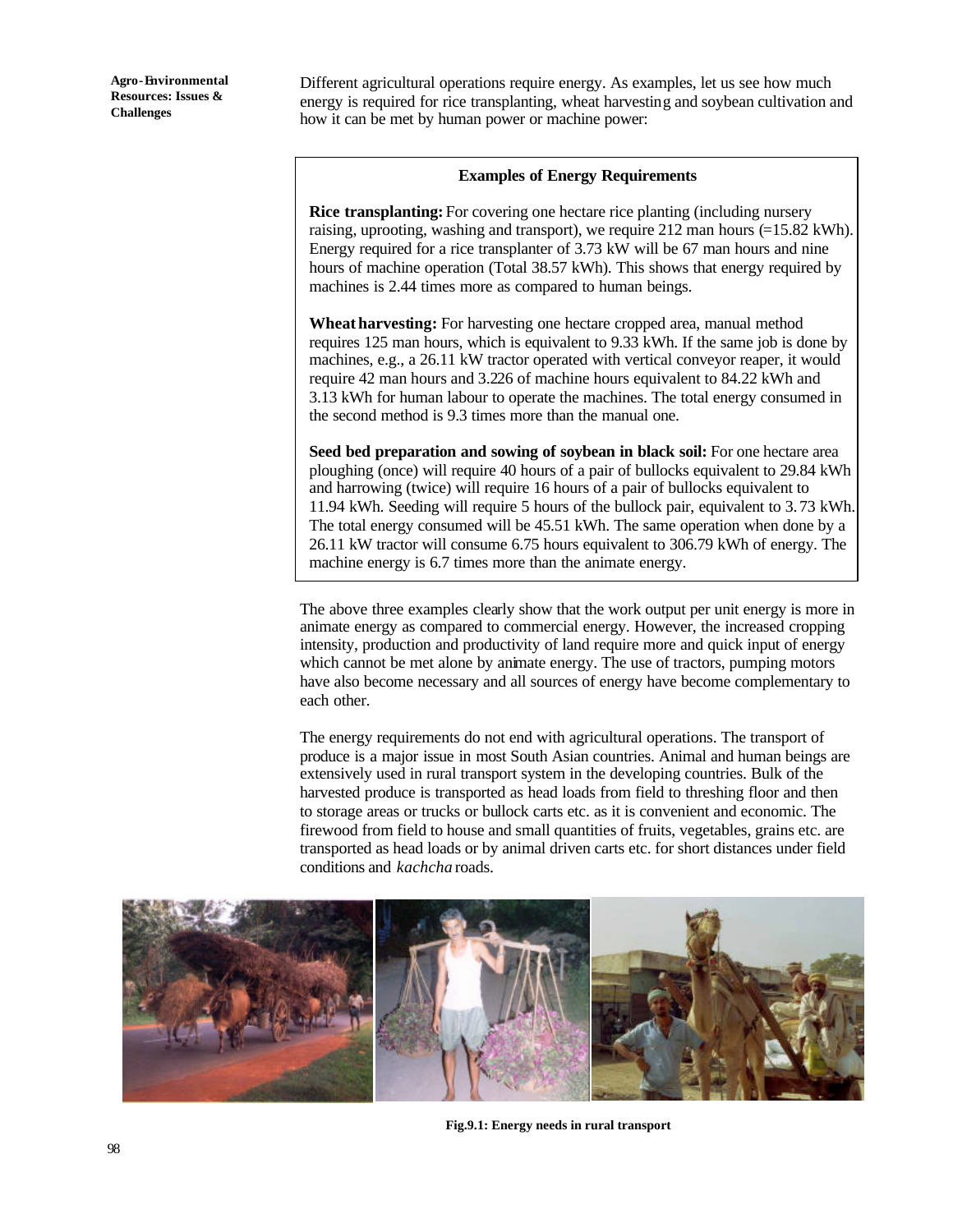| <b>Energy source</b>  | 1970-71 | 1975-76 | 1980-81 | 1985-86 | 1990-91 | 1992-93 |
|-----------------------|---------|---------|---------|---------|---------|---------|
| A. Diesel energy      |         |         |         |         |         |         |
| In agriculture        | 153.5   | 527.6   | 1034.5  | 1339.7  | 2113.9  | 2186.4  |
| (000' t)              |         |         |         |         |         |         |
| For crop              | 61.4    | 211.0   | 413.8   | 535.9   | 845.6   | 874.6   |
| production $(000' t)$ |         |         |         |         |         |         |
| High speed Diesel,    | 0.37    | 1.23    | 2.39    | 3.0     | 4.55    | 4.72    |
| kg/ha                 |         |         |         |         |         |         |
| MJ/ha                 | 23      | 78      | 148     | 190     | 288     | 299     |
| <b>B.</b> Electrical  |         |         |         |         |         |         |
| energy                |         |         |         |         |         |         |
| Electricity, GWh      | 4460    | 9592    | 14489   | 23422   | 50321   | 63328   |
| kWh/ha                | 27      | 56      | 84      | 131     | 271     | 342     |
| MJ/ha                 | 322     | 668     | 1002    | 1563    | 3233    | 4080    |
| Total mechanical      | 345     | 746     | 1150    | 1753    | 3521    | 4379    |
| energy, MJ/ha         |         |         |         |         |         |         |
| C. Animate            |         |         |         |         |         | 1059*   |
| energy                |         |         |         |         |         |         |
| Animal energy,        | 1606    | 1485    | 1404    | 1293    | 1101    | 1059    |
| MJ/ha                 |         |         |         |         |         |         |
| Human energy,         | 1331    | 1363    | 1401    | 1348    | 1409    | 1434    |
| MJ/ha                 |         |         |         |         |         |         |
| Total energy in       | 3282    | 3594    | 3955    | 4394    | 6031    | 6872    |
| agriculture, MJ/ha    |         |         |         |         |         |         |
| Share of              | 11      | 21      | 29      | 40      | 58      | 64      |
| commercial over       |         |         |         |         |         |         |
| total energy,%        |         |         |         |         |         |         |

**Table 9.2: Energy used in Indian Agriculture**

**Note :** 1. \*Estimated

2. Capacity: Diesel, 63.27 MJ/Kg: electricity, 11.93 MJ/KWH.

3. Bullocks pair, 10.10 MJ; human, 1.84 MJ (male, 70% and female, 30%).

4. 40% of the total diesel used in rural sectors assumed for crop production and remaining for transport and other agro-industrial activities.

**Source :** "Data Book on Mechanization and Agro-Processing Since Independence" by Dr. G. Singh, **Director, CIAE, Bhopal - 462038, Dec 1997.**

Table 9.2 shows the trend of increasing use of commercial energy in the form of electrical and diesel energy. The share of animate energy is declining. Why? This may be due to the problems associated with using animate sources of energy.

- Expenditure on the purchase, upkeep and maintenance of animals, irrespective of work.
- Less annual utilization of animal energy. For example, the current annual utilization in different parts of India ranges between 350-1250 hours as against the ideal utilization of 2400 hours.
- Under-utilization of the potential.
- High unit cost of energy as compared to commercial energy.

#### The question you may like to raise is: **How can we increase the efficiency of the animate sources of energy?**

This is because the use of animate sources of energy will continue in agriculture in South Asian countries and it is necessary to improve the efficiency of animate sources of energy.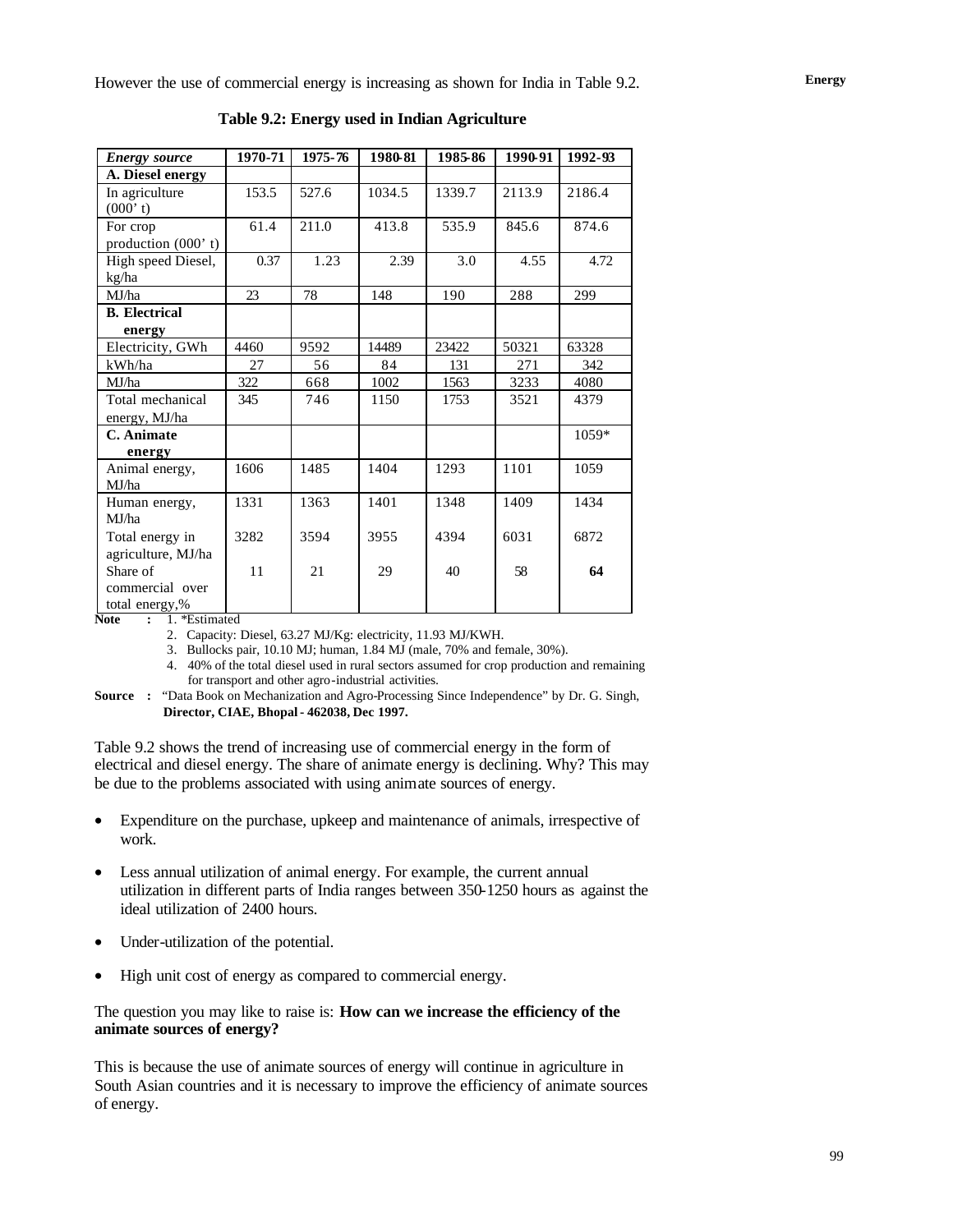#### **Improving the Efficiency of Animate Sources**

Efficiency of human energy can be improved by using efficient and matching equipment for various operations done by human beings. The existing equipment should be improved or redesigned keeping ergonomic considerations in view, by scheduling rest under various modes of weather conditions to get maximum output.

The animate energy efficiency can be improved by the following measures:

- By improved breeds of animals and their health care to suit climatic conditions of the area.
- By increasing draft availability of animals by use of improved yokes and harness and designing equipments based on mechanics of animal traction.
- By increasing their annual utilization by developing equipments for those periods when they are not being utilized presently.
- By using them for stationary operations like grinding, oil extraction, chaff cutting, water lifting etc. and by designing matching equipments.
- By utilizing milch and pack animals for draft purposes.

Energy management in agriculture requires an understanding of not only the needs but also how agriculture itself is a source of energy. But before you learn about this aspect of agriculture, you may like to attempt an exercise.

#### **SAQ 1**

Although the energy consumed in machine operations in agriculture is more as compared to animate energy, explain why there is a growing preference for mechanized agriculture in developing countries.

### **9.2.2 Agriculture as Producer of Energy**

Though agriculture requires energy inputs, both commercial and natural, its output energy is generally more than inputs. We get back energy in the form of food, fibre, fodder and crop residues. There are other benefits as well, e.g., we get oxygen from plants during photosynthesis. The stored energy in food (cereals, pulses, fruits, vegetables, milk, eggs, fish, flowers, sugar etc.) is many times more than that used as energy inputs.

There are many crops, which can be exploited for bio-fuels – like ethanol or diesel. Such crops are also called **energy crops**. Jatropha and Karanj seeds can be used for extracting bio-diesel, which can be blend ed with petroleum diesel. The time is not far when we will have to depend upon these type of energy sources. Our governments should promote these schemes of bio-fuels by giving several incentives to farmers to grow such crops in wastelands.

You can get a quantitative idea of energy produced by various sources from Table 9.3.

Essentially, in the plants and trees around us, we have an energy producing biochemical factory that can help us meet our energy needs and leave a surplus too. We discuss this aspect in detail in Sec. 9.3.3 on biomass.

So far we have given you a brief overview of the energy scenario in agriculture. The challenge is to meet the energy needs through environment-friendly methods and improve the efficiency of energy use. Agriculture itself is a source of biomass, which can be used to provide energy.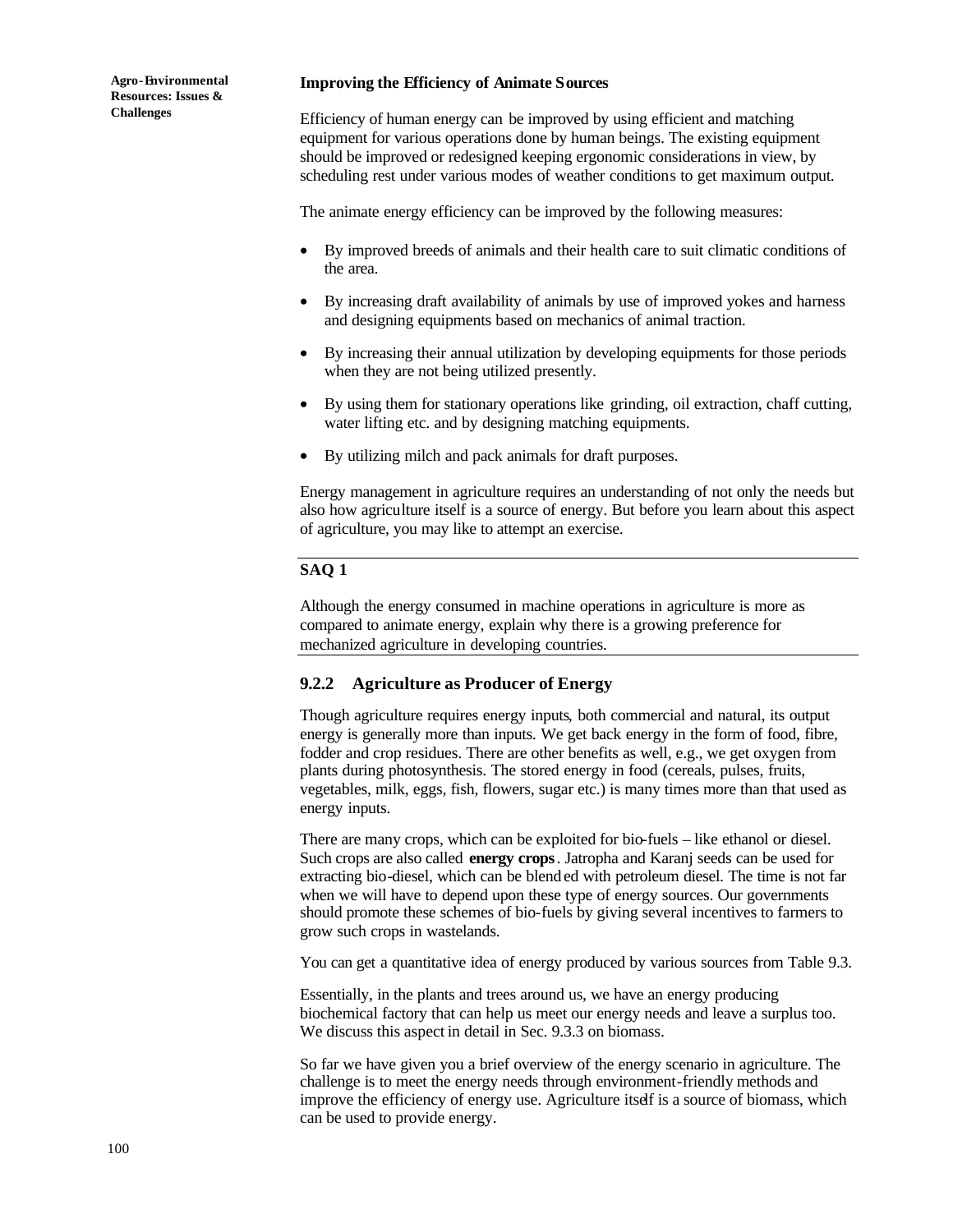| Output                                                   | Energy (MJ)<br>per kg | Output                                        | Energy (MJ)<br>per kg |
|----------------------------------------------------------|-----------------------|-----------------------------------------------|-----------------------|
| Cereals (dry)                                            | 14.7                  | <b>Fruits</b>                                 |                       |
| Pulses                                                   | 14.7                  | High value Grapes,<br>Tamarind                | 11.8                  |
| <b>Oilseeds</b>                                          | 25.0                  | Low value Guava,<br>Mango, Apple, Peach       | 1.9                   |
| Sugarcane (cleaned)                                      | 5.3                   | Fibre crops: Cotton, Jute                     | 11.8                  |
| <b>Vegetables</b>                                        |                       | Fodder crops: Berseem,<br>Oats, Maize, Millet | 18.0                  |
| High food value-<br>Potato, Tapioca                      | 5.6                   | Cotton seed                                   | 25.0                  |
| Medium food value-<br>Colocasia                          | 3.6                   | Milk (Buffalo)                                | 4.9                   |
| Low food value-<br>Carrot, Radish, Onion                 | 1.6                   | Milk (Cow, Goat)                              | 2.8                   |
| Fruit or seed<br>vegetables; Beans,<br>Ladyfinger        | 1.9                   | Eggs                                          | 7.5                   |
| Gourd family<br>Cucumber, Papaya,<br>Tomato              | 0.8                   | <b>Meat Poultry</b>                           | 4.5                   |
| Leafy vegetables:<br>Cabbage, Spinach,<br>Mustard leaves | 1.2                   | <b>Meat Mutton</b>                            | 4.9                   |

The next issue we take up is: What are the resources that can provide us energy without adversely impacting the environment? This is where the renewable energy resources have an important role to play.

## **9.3 RENEWABLE ENERGY RESOURCES**

We begin with the question: What is the difference between **renewable** and **nonrenewable resources** of energy?

You know that most of the energy we use today is being obtained from coal and petroleum. We also have nuclear power plants. But these energy sources are limited as only finite quantities of coal, petroleum and gas exist underground or in oceans. The present reserves of coal and petroleum, if consumed at the current rate, may be exhausted after a certain period.

Nature would take thousands of years to produce them. Thus, as far as human life times are concerned, once exhausted, they will not be available for use. This is why these are called **non- renewable sources of energy**.

On the other hand, there are some sources of energy, which can be used repeatedly without exhausting them, such as, energy from the sun, energy from a water-fall, wind energy, tidal energy. Biomass energy and energy from plants can be obtained by growing plants. Hence, we call such resources of energy as **renewable resources,** i.e., those that are continuously restored by nature. The challenge today is how to tap these energy resources efficiently and economically.

Renewable energy and farming are a winning combination. Solar, wind and biomass energy can be harvested forever, providing farmers with a long-term source of energy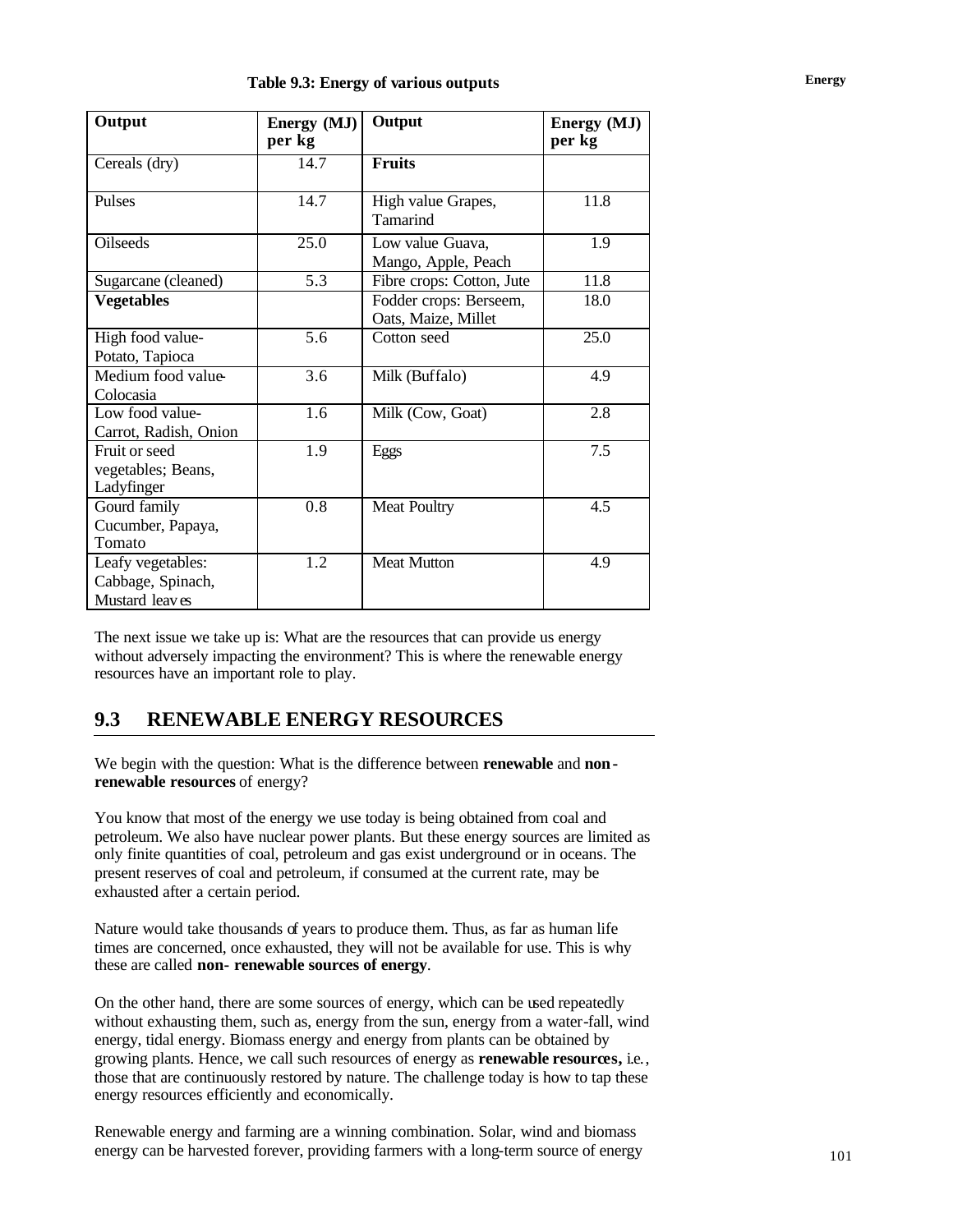and income. Renewable energy can be used on the farm to replace other fuels. It can also be sold as a "cash crop"*.*

We now discuss each of these sources.

#### **9.3.1 Solar Energy**

Sun is a unique source of energy. It also indirectly controls other sources of energy like wind, tidal, hydro-energy, biomass energy etc. The sun radiates continuously and the earth receives  $4.4 \times 10^{15}$  kWh of solar energy every day. This means that solar energy falling on the earth per day is sufficient to meet the energy needs of the world for 15 years. In comparison, the total energy available in the form of coal, petroleum and other reserves is equivalent to just 27 days of solar energy.

Today, solar energy is accepted world wide as the energy of future society. It is said that by 2020, solar electricity will be cheaper than conventional electricity. Developed countries are planning to produce 20% of their energy through renewable sources by 2020, because the existing oil reserves will last only for 50 more years. It is also projected that the cost of production of conventional electricity will increase further while the cost of producing solar electricity will decrease.

Unfortunately, as of now, we are not able to tap even a small fraction of this vast energy. Scientists and technologists are working hard to develop various appliances and conversion devices to utilize this vast and freely available energy. Many devices and appliances like solar cookers, solar geysers, solar stills, solar photovoltaic cells etc. are in use, but all of them put together still utilize a very small fraction of solar energy.

The major advantage of solar energy is that it is clean and unlimited. Capturing the sun's energy for lighting, heating, providing hot water and electricity can be a convenient way of saving money. On the farm, solar energy can be efficiently used for drying crops, powering a water pump or heating buildings. The use of solar energy in agriculture helps in saving money, increasing self-reliance, and reducing pollution. Green houses are quite common.

Solar energy can be basically converted through two pathways:

- Solar energy to thermal energy through *solar thermal devices*.
- Solar energy to electrical energy through *solar photovoltaic devices*.

#### **Solar Thermal Devices**

Solar thermal devices convert solar energy into thermal energy. This is generally achieved using a black metallic surface, which acts as a heat absorber. This surface is enclosed in an airtight box, which is covered by insulating materials from all other sides except the one, which is used to receive the sunlight. The top cover is normally made of transparent glass sheet. Some of these devices are: **Solar cooker, solar water heating systems**, **solar dryers** and **solar still**. We briefly describe them below:

**Solar Cooker**: The box type solar cooker (Fig. 9.2) is capable of cooking various types of food like rice, vegetables, pulses, chicken, fish, etc. It can also be used for steaming, roasting or boiling, etc. It works as an airtight box with double glass covers. A reflector is also used over it, which boosts the incoming sunlight. The temperature rises depending upon duration and intensity of sunlight. These cookers have special vessels in which food is kept. Some cookers have space for four such vessels, in which rice, pulses, vegetable etc. can be cooked at the same time. Due to their simplicity and easy operation, these cookers have become popular even in urban areas.

More than 3 lakh solar cookers have been sold in India. The cost of ISI approved solar cookers is in the range of Rs. 900-1100. To promote the use of solar cookers state governments are giving subsidy and soft loans. The Bureau of Indian Standards in consultation with Ministry of Nonconventional Energy Sources of India has set up national level testing centres for solar cookers.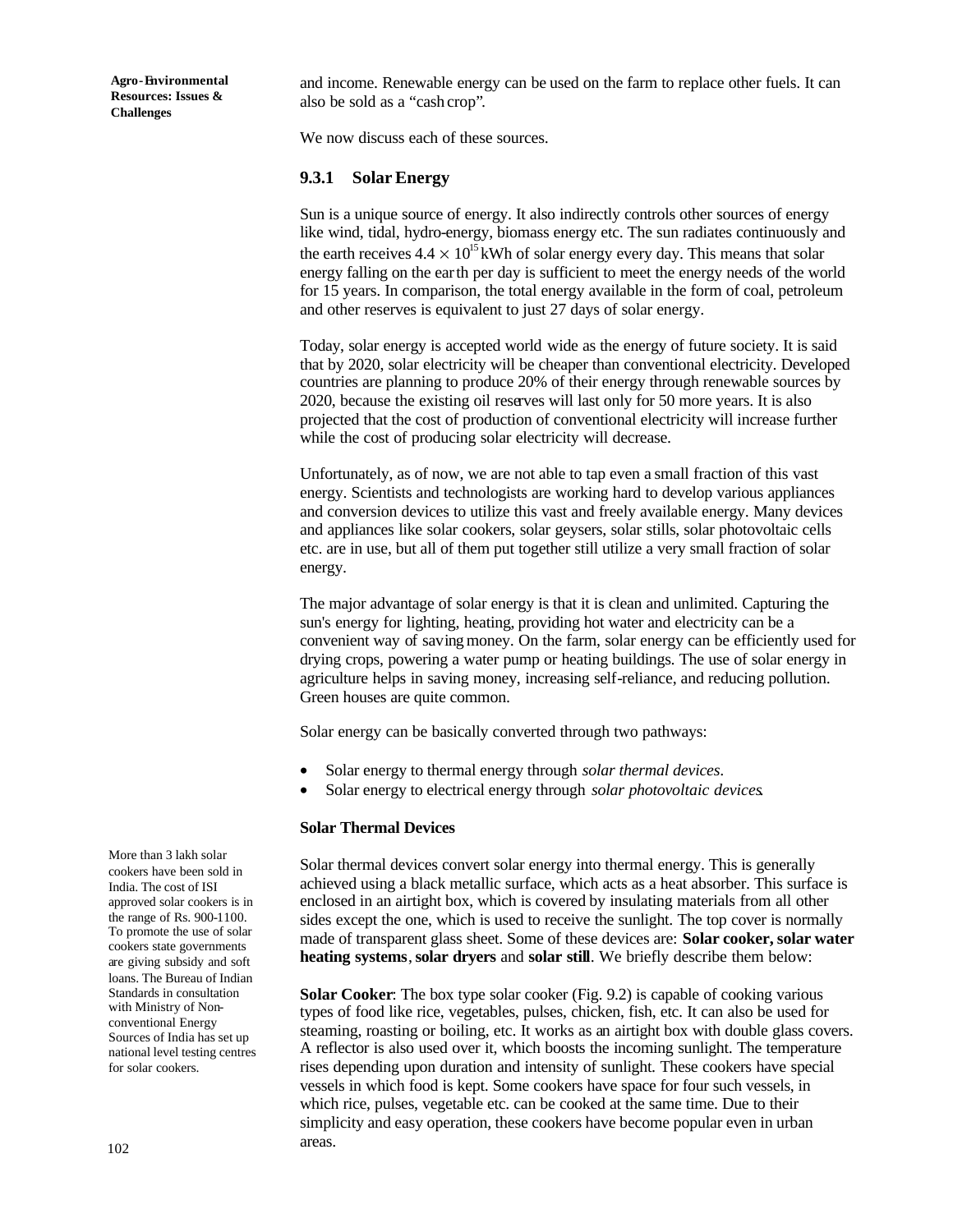

**Fig.9.2: Solar cookers**

**Solar Water Heating Systems:** Solar water heaters (Fig. 9.3) also have flat plate collectors with built-in water channels attached to the absorber sheet. With black paint or coating on flat plates and tubes, water can be heated up to 60 to 90°C. With special coating, the temperature can be raised up to 100°C. These solar water-heating systems are being used for domestic, commercial and industrial applications. For domestic heating, a temperature of  $60^{\circ}$ C is sufficient. For hospitals, hotels, milk dairies, textile mills etc, a little higher temperature is used. These water-heating systems are commercially available from 100 litres per day for domestic uses to even 20,000 litres per day capacity for huge establishments.

On a farm, solar water heaters can provide hot water (low- to medium-temperature) for cleaning of cattle pens. Dairy operations can use solar heated water to clean equipment and to warm and stimulate cows' udders. For homes or farms with electric or propane water heaters, solar collectors can save hundreds of rupees per year.



**Fig.9.3: Solar water heating systems**

**Solar dryers:** Solar dryers (Fig. 9.4) are very useful for agricultural processing and drying of produce. Various types of solar dryers are available for drying vegetables, fruits, grains, fish, etc. These are also being used in some industries. There are reports that these are very successful in the seasoning of wooden panels and timber.

The basic principle is that the plates absorb heat and then ambient air is blown over the heated surface, which gets heated, and then it passes over the material to be dried. There are some direct dryers also where the subject material gets solar heat and gets dried like surface drying. The only difference is that heat losses that occur in open surface drying are reduced.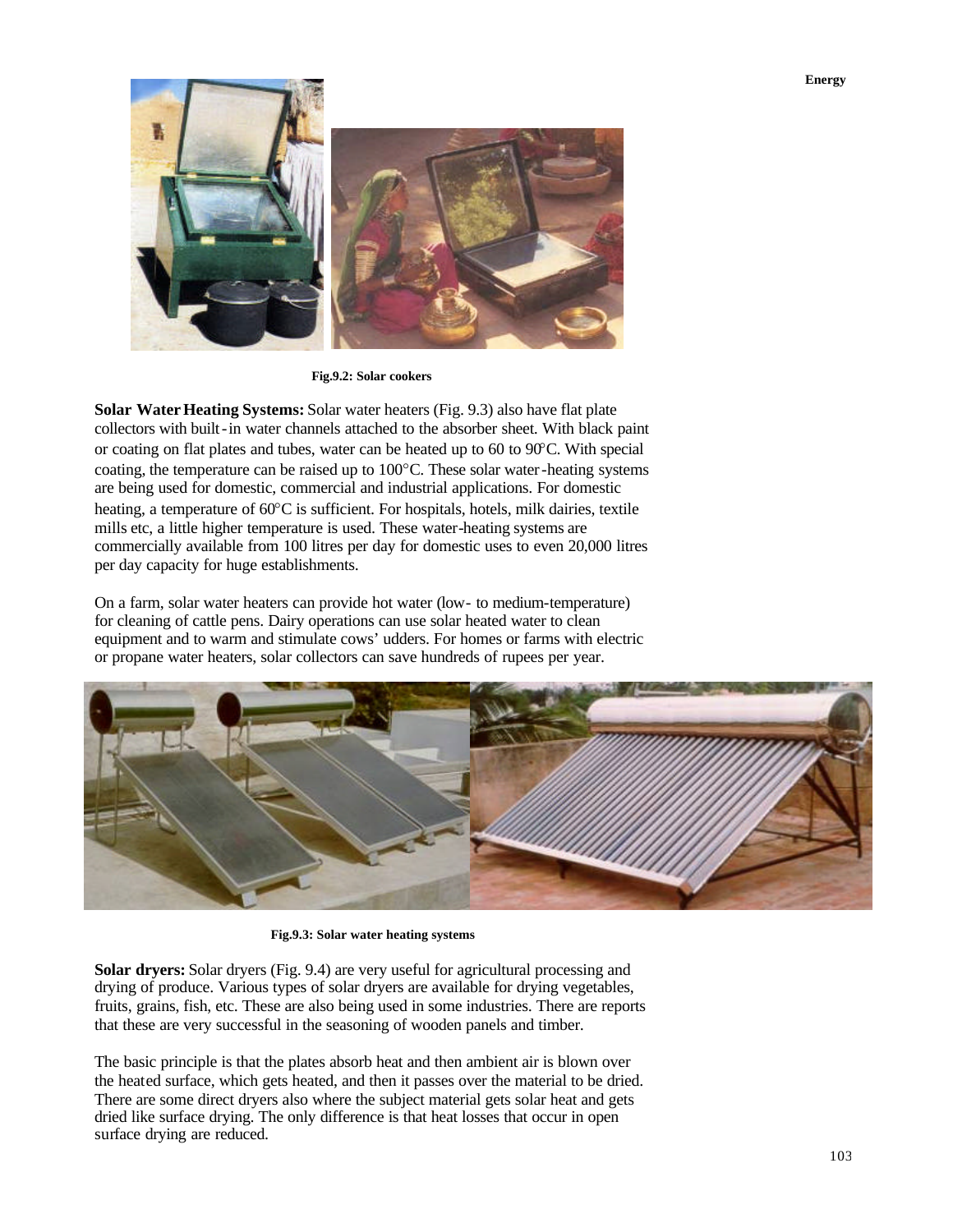

**Fig.9.4: Solar dryers**

**Crop and Grain Drying:** Using the sun to dry crops and grain is one of the primitive applications of solar energy. Solar drying equipment can dry crops faster and more evenly than leaving them in the field after harvest, with the added advantage of avoiding damage by birds, pests, and weather. A typical solar dryer consists of an enclosure or shed, screened drying trays or racks, and a solar collector. Natural convection or a fan moves hot air through the crops to dry them. If a farm has a crop dryer already in place, it may make sense to install a low-cost solar heater to supplement a propane or oil heater. The farmer would save on fuel costs while still being able to dry crops in cloudy weather.

The sun's heat can also be used to warm homes and livestock buildings. In confinement operations, a steady supply of fresh air is critical to maintain animal health, but this can result in substantial heating bills. "Active" solar heating systems, which use heat boxes and fans, can warm the air and save fuel. "Passive" solar designs, where the building is designed to take advantage of the sun automatically, are often the most cost-effective.

**Greenhouse Heating:** Commercial greenhouses often rely on the sun for lighting, but on gas or oil heaters to maintain constant temperatures. A solar greenhouse uses building materials to collect and store solar energy as heat (Fig. 9.5). Insulation retains the heat for use during the night and on cloudy days. To capture maximum sunlight, a solar greenhouse generally faces south in the northern hemisphere, while its northern side is well insulated, with few or no windows. A gas or oil heater may be used as a backup.

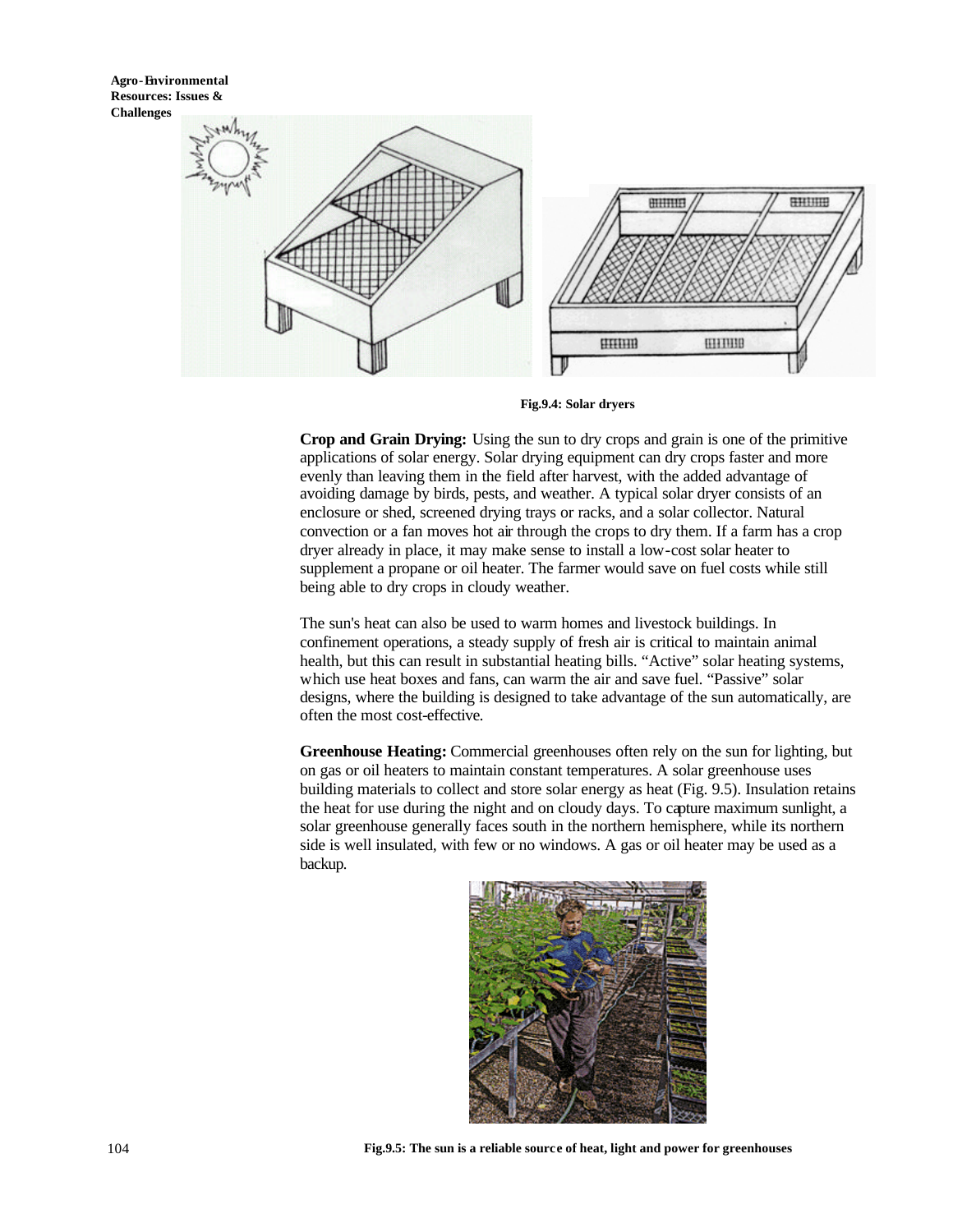**Solar Still:** A solar still (Fig. 9.6) can produce 4-6 litres of distilled water for every square meter of basin area during day sunshine of 8-10 hours. The efficiency depends on various factors like ambient temperature, quality of glazing, and temperature of basin water. Fibreglass body basin type stills are commercially available in India with an approximate cost of (Indian) Rs. 2500 per sq.m. of basin area. Concrete-based solar stills will be cheaper. It is estimated that 30-40 sq.m. of land is required for a 100 litres per day water still system.

The solar distilled water can be used for batteries, laboratories and industries. In brackish water areas it can also be used as drinking water.







#### **Solar Photovoltaic Devices**

You may have heard of solar photovoltaic (SPV) technology, which uses photovoltaic cells.

Photovoltaic cells can convert solar energy into electrical energy in an environment friendly manner. You may like to know: **What is a solar photovoltaic cell**?

Solar photovoltaic cells are most commonly made from semi-conductor materials like silicon, the same material which is used for making computer chips. A solar cell is built like a sandwich, with two layers of silicon separated by a thin layer of a transparent insulating material. All the three layers work together to convert the sunlight into electricity. When sunlight falls on the upper surface of the solar cell, it produces a small electrical charge. As in a battery, negative charge is accumulated on the upper layer and positive charge on the bottom layer. If a wire is connected between the two, the charge or current flows, which can be used to power a small bulb, or charge a battery or run a calculator.

A single solar cell can provide only a small current. But if a large number of solar cells are connected together on a multi-cell panel, higher amounts of currents can be produced.

The energy converted by an SPV system can either be used instantaneously or can also be stored in batteries for use in night or in times of need.

Various types of silicon based photovoltaic cells, modules, solar panels and complete PV systems for a variety of applications have been developed in India. Some of the devices based on photovoltaic system are: *solar lantern*, *street lights*, *domestic lights*, *community centre light and power system*, *solar water pumps* and *solar power plants*. We briefly describe them below.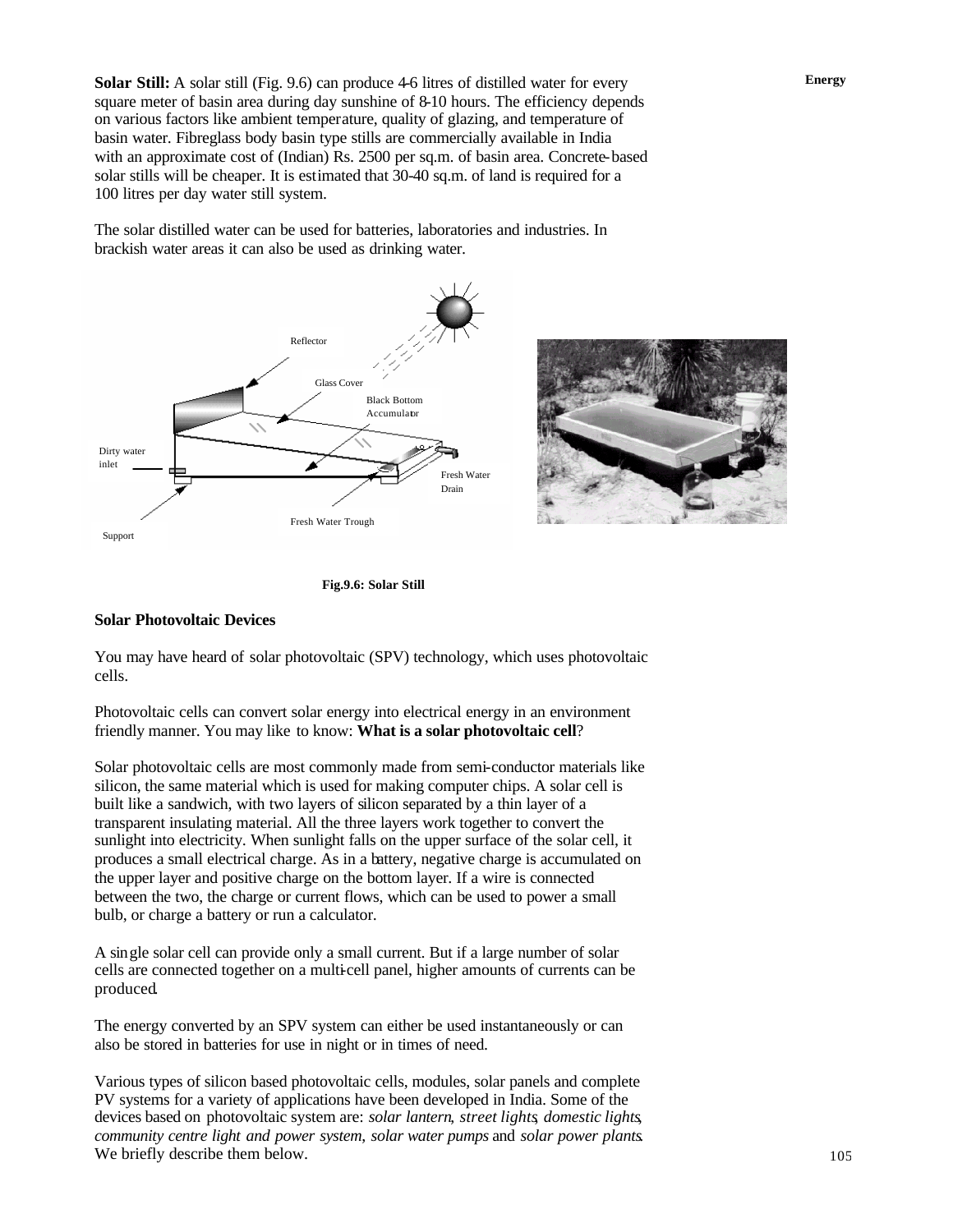

**Fig.9.7: Solar photovoltaic cell**



**Fig. 9.8: Solar Lanterns**

**Solar lantern:** We do not need light during daytime when we have ample sunlight. A PV system also converts solar energy during daytime when we do not need it. We can store that energy in a battery. Solar lantern (Fig. 9.8) is the smallest gadget, which converts solar energy during daytime into electrical energy and stores it in a battery. In other words, it charges the battery during daytime. The battery in turn gives electrical power to a small low voltage lamp during night. These days CFLs (Compact Fluorescent Lamps) are available which consume less energy and provide more light. But as compared to a simple bulb, a CFL will require an inverter circuit and ballast (Choke).

**Streetlights:** Solar photovoltaic -based street light system (Fig. 9.9) is very useful in remote areas. It also saves on cabling .A PV system for streetlights does not require cables from one pole to another. Each pole is equipped with a PV panel, a battery, an inverter, a ballast circuit and a tube-light or CFL. For automatic operation that does not require human intervention, a timer can be included in the circuit, which will switch on or switch off the lights at preset timings.



**Fig.9.9: Solar street lighting system**

**Domestic lights:** The basic principle is the same as for streetlights. The PV system is placed on the roof of the house. In some typical houses the roofs are made slanting facing towards sun and PV systems are fitted on these roofs. The electrical wires are connected from the PV system to the battery, which is kept in the house. Various circuits are distributed from this battery and an inverter which supplies electrical power during night or in need.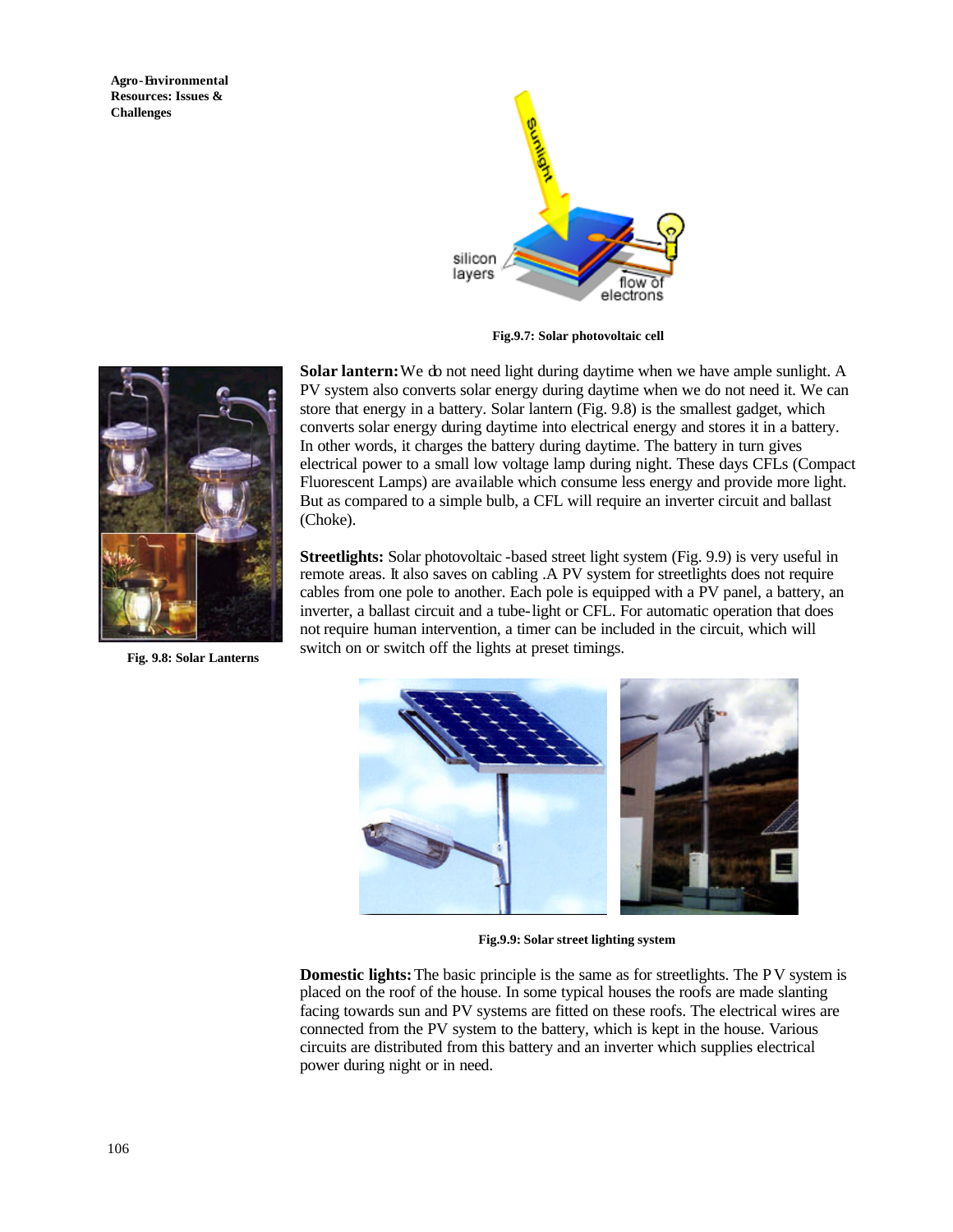

**Fig.9.10: Domestic solar lighting**

One of the simplest ways to use solar energy is to design or renovate buildings and barns to use natural daylight, instead of electric lights. Dairy operations using "long day" lighting to increase production can save money with skylights and other sunlighting options.

**Community centre light and power system:** In remote villages where electrical power lines are not installed or difficult to install, a PV system can provide light and power to run small electrical gadgets like TV or radio. The medium power solar photovoltaic system (300-1000 W) with battery and inverter circuits provide electricity at 220 Volts AC. Villagers can save money on the cost of community based TV/ radio and other common devices.

**Solar water pumps:** Water lifting pumps can also be operated using solar power (Fig. 9.11). Since these can be operated during daytime, DC motors of matching capacity can be used directly. The photocell current is directly consumed by the motor without any intermediate converter. However, when AC motors are used, an inverter is necessary. Small capacity 360 W PV pump sets are available. These pumps can pump 20-30  $\text{m}^3$  of water on a sunny day from a depth of 4-5 metres.



**Fig.9.11: Solar water pumps**

For higher head pumping, positive displacement pumps can be used, but simple PV panels cannot be used for running them. A small battery is also required to run these pumps.

As the photovoltaic system produces DC power, the use of DC motors is preferred for solar water pumps.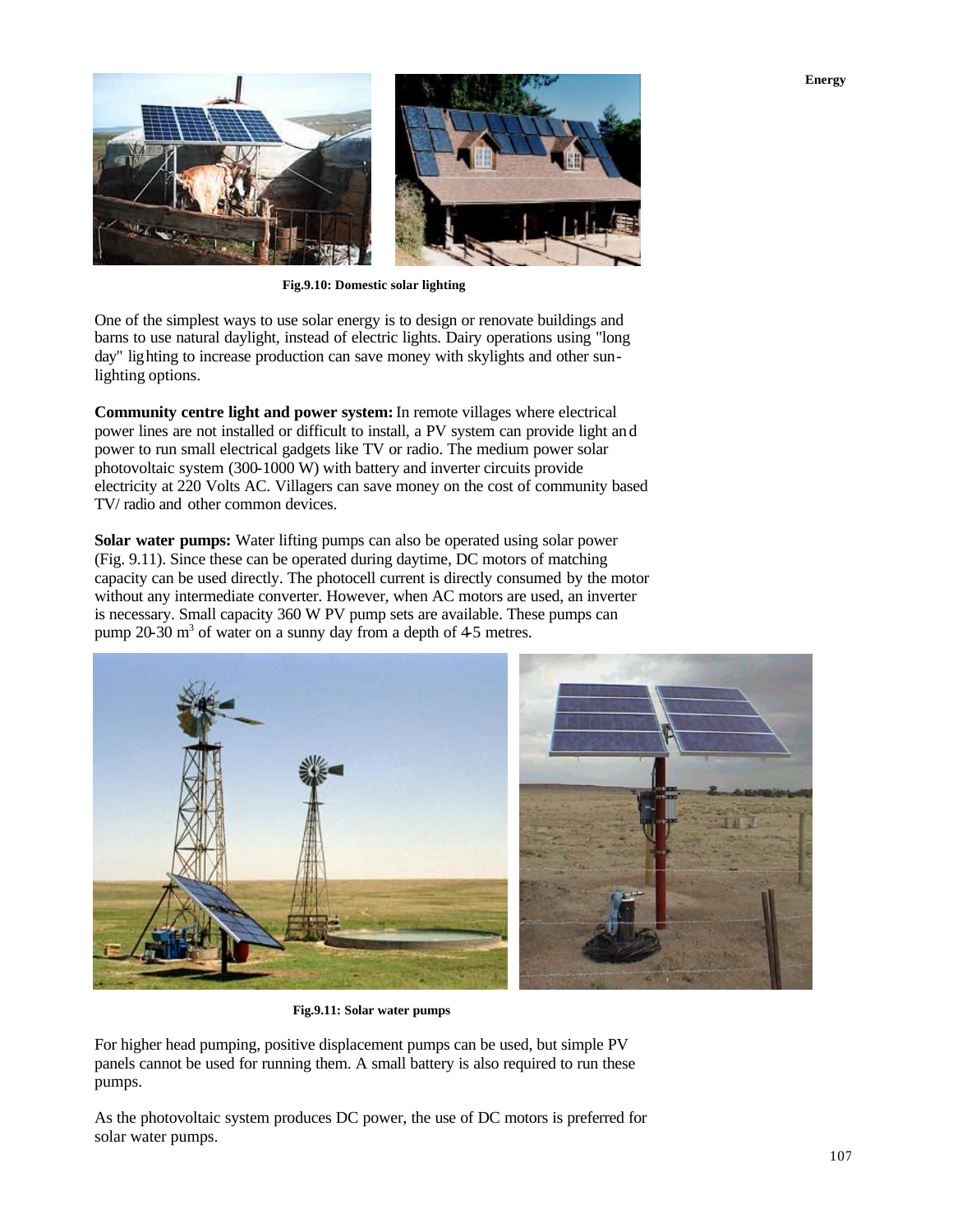**PV based power plants:** Village based 2-10 KW capacity power plants (Fig.9.12) based on photovoltaic panels / array of panels are commercially available.

In addition to the main panels, it requires a battery bank housed in a small shed, power-controlling unit, and power distribution lines. The load may be used for lighting, running TV and other low power gadgets. The time may not be far when such power plants will become a common thing (portable generators) in remote /rural areas of South Asian countries.

In spite of the high capital cost, photovoltaic (PV) panels are often a cheaper option than new electric lines for providing power to remote locations. And, because they require no fuel and have no moving parts, they are more convenient to operate and maintain than diesel or gasoline generators. In some areas, the distance from a power source at which PV becomes more economical than new transformers and electric line is surprisingly short − often as little as 50 feet. With the increasing cost of fossil fuelbased electricity and transmission lines and the declining costs of solar-based power plants, the acceptable option will be to go for solar-based power.



**Fig.9.12: Solar powered plants**

PV systems are a highly reliable and low maintenance option for electric fences, lights and water pumps. Although current prices for solar panels make them too expensive for most crop irrigation systems, photovoltaic panels are economical for remote livestock water supply, pond aeration, and small irrigation systems. In addition, the cost of PV is projected to decline significantly over time, which will make more applications cost effective.

You may like to stop now and consolidate this information about solar energy.

### **SAQ 2**

- a) What do you understand by solar thermal devices? Which of these are appropriate for agricultural operations, and why?
- In what ways can the SPV devices be used to meet the energy needs of remote and rural areas?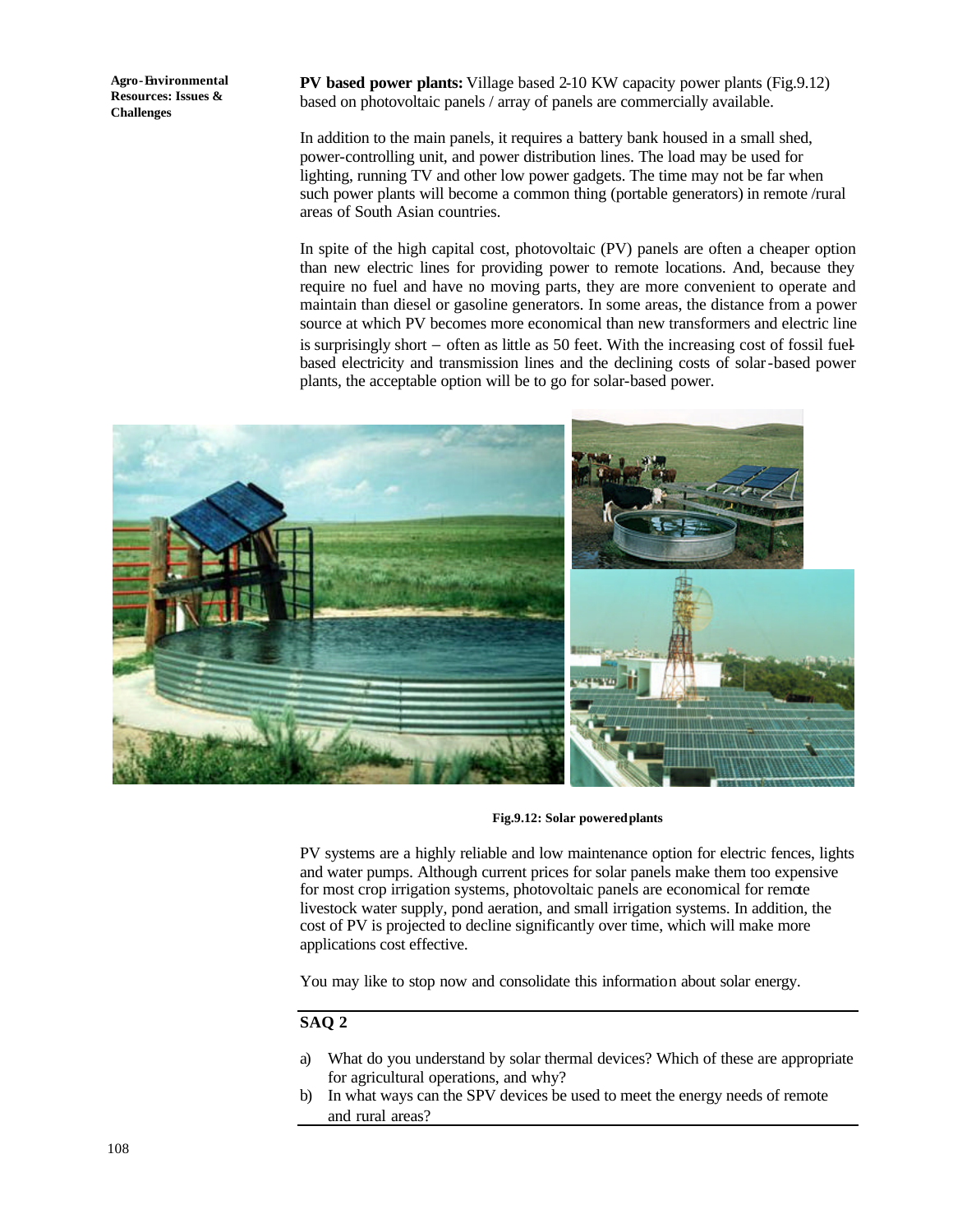## **Energy 9.3.2 Wind Energy**

Energy from wind is free like solar energy. It is also free from pollution of burning fuels. What is more, it is an inexhaustible source of energy. You may know that it was used for sailing of ships in earlier times. The issues involved in the efficient harnessing of wind energy today are:

- Locating a suitable site where sufficient wind velocity is available for most of the time;
- Selection of the most efficient wind mill for that wind velocity and utilization of the wind power directly, and
- Storage of peak time energy to be utilized as and when needed.

You may have come across pictures of windmills used to produce energy from wind (Fig. 9.13). Windmills are ideal for open locations having minimum ground resistance to wind flow. Windmill power can be directly used for water pumping, grain grinding, fodder chopping etc. It can be converted into electricity using a common automobile alternator. The electricity produced can either be used at the same time or can be stored in batteries.



**(a) (b)**

**Fig.9.13: a) An ancient windmill; b) windmills used nowadays**

Wind speed is a very important factor in harnessing of wind energy. Wind generated power accounts for 4500 MW of installed capacity worldwide. It is also increasingly being used in the developing countries. For example, India has about 1100 MW installed capacity for wind energy generation.

### **Windmill** − **Power Plants**

Wind farms, which constitute a cluster of grid-connected wind electric generators of 250 kW − 500 kW each, have been found to be a quite feasible method of power generation. The wind power generators should be installed at those locations where the average annual wind speed is at least 18 km/h. This amounts to annual energy content of 2000 kWh/m<sup>2</sup>. Wind farms require large open areas (8-10 ha/MW) making the availability of land in windy areas extremely important. However, only 5-10 per cent of land is used for installation of mills and other equipment. The remaining area can be used for crop growing, cattle grazing, etc.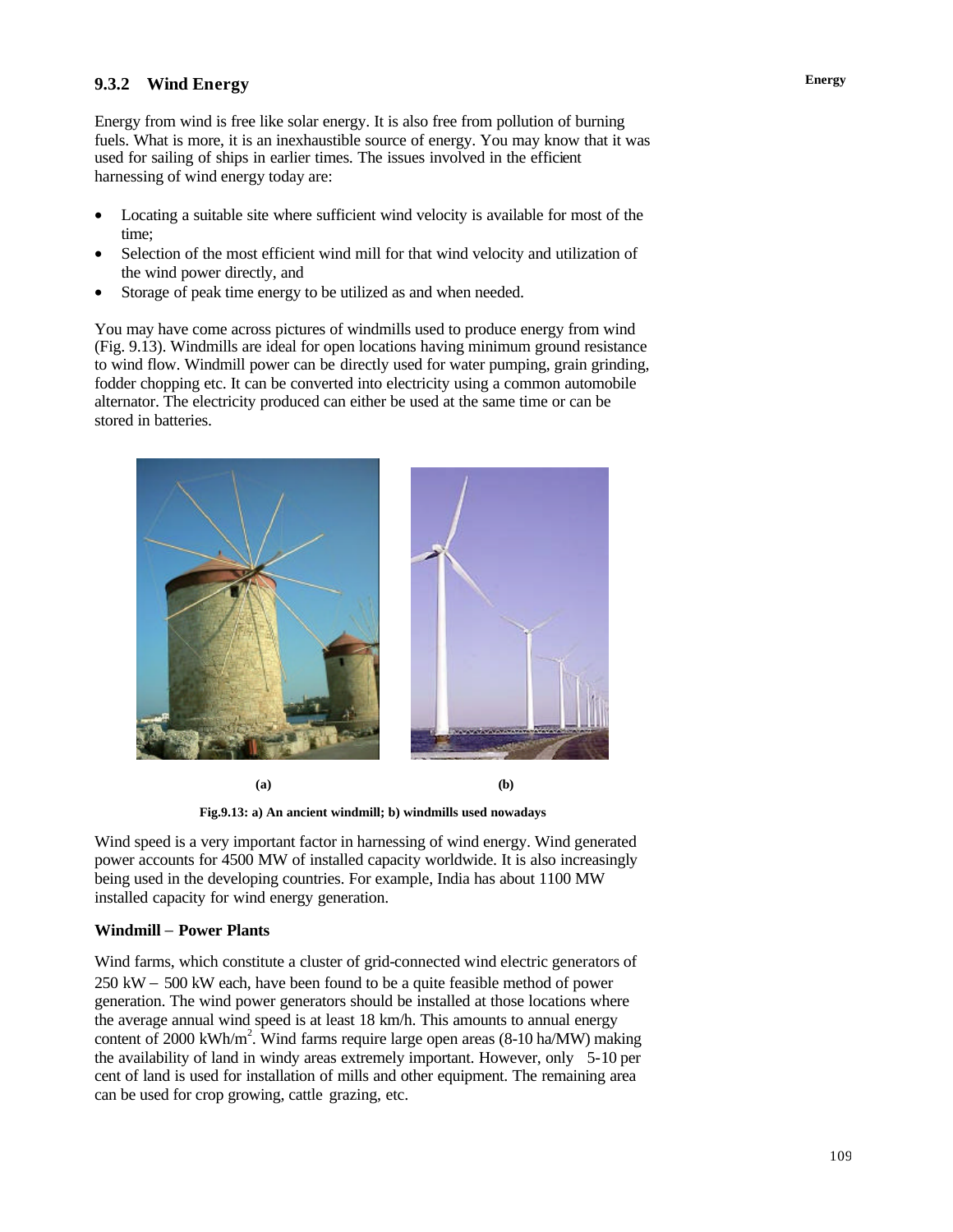#### **Cost of production**

The average capital cost of a wind farm works out to be between (Indian) Rs. 3.5 to 4.0 crores per MW, which is fairly comparable to the capital cost of a conventional power plant. In a conventional plant, we require some fuel like coal, petroleum whereas in wind power the wind is freely obtained from the nature. Also there is zero pollution and zero carbon emission in a wind power plant.

#### **SAQ 3**

- a) What are the advantages and limitations of using wind energy?
- b) In what ways can wind energy be used to meet the energy needs of agriculture?

#### **9.3.3 Bio Energy**

Energy from biomass is broadly termed as bio-energy. Bio-energy is renewable and produced from biological sources. The food we eat has bio-energy; the milk we drink is bio-energy. Besides the main food crops, there are energy plantation crops, which are used for extracting energy in the form of solid and liquid fuels. Ethanol, a partial substitute of petrol is being extracted from crops like sweet sorghum and cassava. Today we are talking of bio-diesel that can be produced from crops like jatropha.

Large-scale production of bio -energy would initially require the use of agricultural and forest residues, and eventually dedicated energy crop plantations. The costeffectiveness in any particular investment situation is likely to depend on site-specific opportunities. The long-term effects of bio-energy exploitation, through dedicated plantations, on soil quality, fertility and biodiversity may be adverse.

Therefore, a balance needs to be struck between the advantages and disadvantages of bio-energy, and this is reflected in both optimistic and pessimistic views regarding the uncertainties about how bio-energy systems can provide cost-effective local and global benefits. These uncertainties have restricted the development and commercialisation of modern biomass technologies.

Among the important **bio-energy sources** are:

*Fuel wood***,** *organic residues***,** *dung cakes*: For direct burning through improved ovens (*chulhas*).

*Biogas plants*: For generation of biogas, a clean fuel gas and manure from organic residues like animal waste, domestic waste, crop residues etc.

*Biomass-based gasifier systems*: For production of thermal and electric power.

*Biomass-based fuels*: For producing bio-ethanol and bio-diesel.

We now discuss some of these sources.

#### **Biogas Plants**

A typical family biogas plant requires cattle dung from about 4-5 adult cows or buffalos (about 50 Kg of wet dung). The fresh dung contains about 18% solids and almost the same volume of water is mixed with fresh dung. Slurry so formed is fed into a digester normally underground. The slurry in the digester undergoes anaerobic fermentation in the presence of methanogenic bacteria, which are present in the cattle excreta. Sometimes used digested slurry is mixed initially to boost the fermentation process. The digester, which is 12-15 feet deep below the ground, gets filled up with

**Biomass** is a term used for the total quantity of living organisms in a given area, e.g., crops, crop residues, animal residues, forests, etc. It is expressed in terms of living or dry weight per unit area.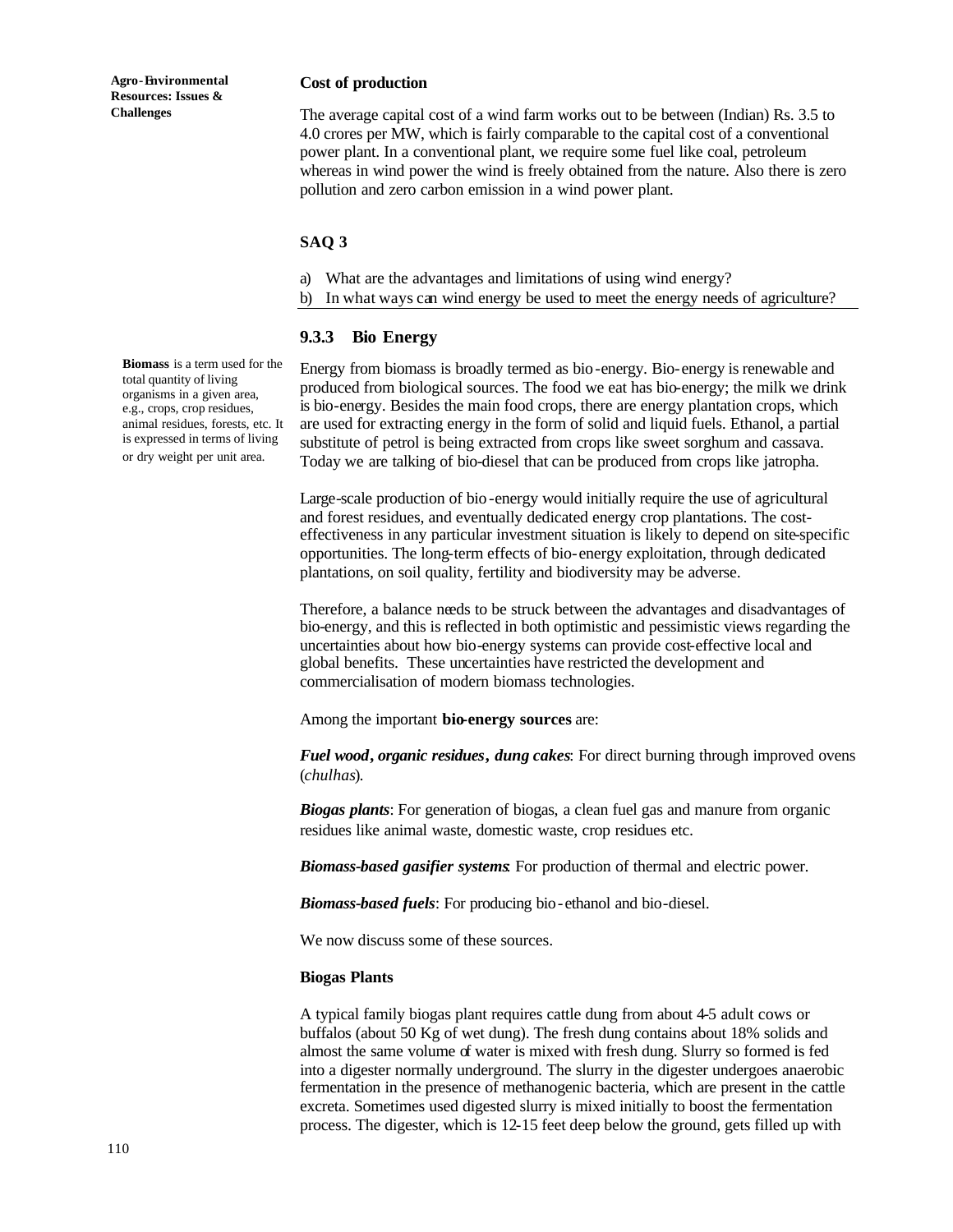**Energy** the daily feed in about 50-60 days depending upon the temperature. For higher temperatures lower retention time is recommended and vice-versa.

The gas produced in the digester bubbles out and is collected in a floating gasholder. When the gas is produced the holder moves up. The gasholder has outlet connections for gas through valves. When the gas is consumed the holder moves down. The upward and downward movement of gasholder also serves as stirrer for the slurry. The gas pipelines from gasholder to the kitchen are laid down in such a way that the moisture in the biogas is condensed and collected in a trap, which can be cleared from time to time.

The utility of biogas has led to its application to other feed- stocks. Today we have dedicated bio-methanation plants for distillery effluents, industrial wastes rich in organic matter, urban solid waste, fruits and vegetable wastes, kitchen wastes etc. These plants not only produce biogas but also give bio-digested slurry or sludge, which is a substitute of fertilizer.

The clean gas can be used for cooking and lighting. Moreover, the digested slurry coming from biogas plants is very good quality manure. Today biogas is being produced from not only cow dung, but also other wastes like municipal solid waste, distillery waste, crop residues etc. The product, biogas, mainly constitutes methane (60-65%) and carbon dioxide (30-35%). After digestion the remaining slurry can be used as organic manure. The biogas is a clean fuel and gives blue flame if properly burnt with air (oxygen).

#### **Biogas plants in India: A Case Study**

In 1939, scientists of Indian Agricultural Research Institute showed that biogas (methane) could be produced from cattle dung using a simple digester and gasholder. It was called the Gobar Gas Plant. In 1951-53, Khadi Village Industries Commission (KVIC) developed its own model (KVIC Model) which was slightly different from IARI model. During the last 40 years about 30 designs of biogas plants have been developed in India to suit the specific requirements of feedstock, water availability, cost reduction and climatic conditions. A major breakthrough took place during the Janata Government's regime in 1977 when a drum-less biogas plant was introduced. It was further improved by various agencies involved in the biogas work. A Deenbandhu model was introduced by AFPRO, which became very popular and cost effective.



**Fig.9.14: A biogas plant**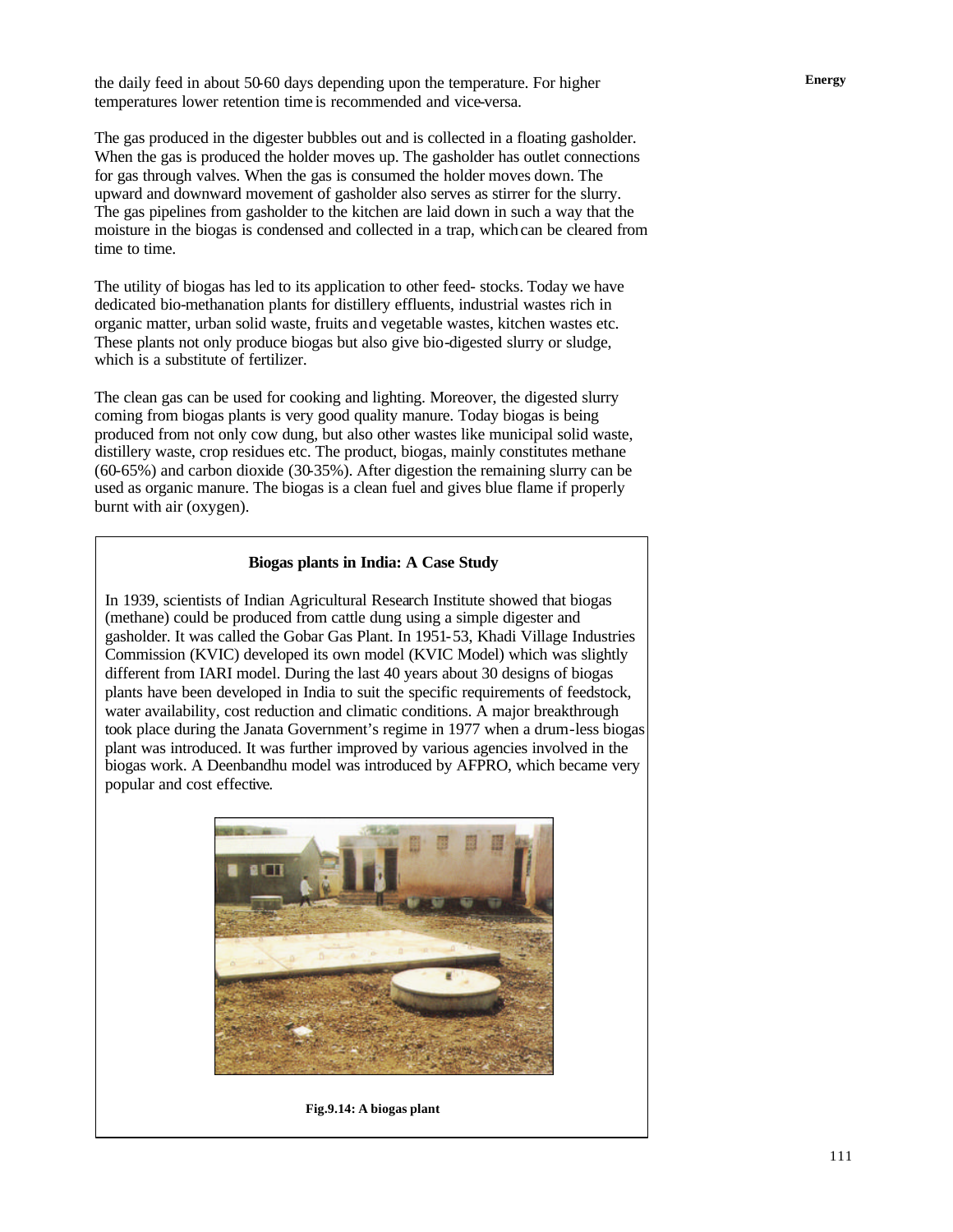

**Fig.9.15: A gasifier**

Gasifier-based power generation systems have been in successful operation in the range of 5 KW to 100 KW at various places in India.

#### **Gasification of biomass** − **Gasifiers**

The gasification technology, which involves a series of interlinked thermo-chemical processes like drying, pyrolysis, oxidation and reduction etc., offers a good scope for use in stationary and mobile operations. The basic advantage of a gasifier is its simplicity in construction and operation. The producer gas produced by a gasifier can operate normal diesel engines after some modification in compression ratio, fuel injection time etc. Up to 70% of diesel can be substituted without any loss of power and efficiency. The gasification technology is full of potential for energizing water pumping sets, rural electrification, thermal applications etc.

So far we have discussed applications of renewable energy resources in agriculture and other sectors of the economy. A natural question that may have occurred to you is: **Why have we not adopted these technologies, especially in rural areas**? This is where we need to examine the socio-economic dimensions of the energy problem. However, before we move on, we would like you to attempt an exercise.

### **SAQ 4**

- a) List various ways in which bio-energy can be produced from biomass.
- b) How can biomass energy be used to meet the energy needs in rural areas?

# **9.4 SOCIO-ECONOMIC ASPECTS OF ENERGY IN RURAL AREAS**

We now discuss some of the major socio-economic aspects of the energy question in the rural context.

#### *Energy has a key role in economic and social development.*

Without appropriate energy services there can be no true economic development, yet around 2 billion people world-wide do not have access to modern forms of energy. Aid in support of national efforts includes a variety of rural energy programmes to improve energy provision, often through rural electrification. Increased access to energy services can help reduce poverty, but much of the effort thus far has focussed primarily on household energy use, with less attention being paid to energy services for rural industries and agriculture.

#### *Energy has a major impact on the global and local environment.*

The needs of sustainable development and the use of clean energy technologies are well recognised. Actions at national and international levels to tackle the problems of air quality and climate change are being developed, and these will require new directions for both energy policy and technology and the nature of investment decisions in energy supply and end-use systems.

#### *Insufficient modern energy is available for agriculture and this affects food security***.**

In agriculture, a wide range of modern and traditional energy forms are used directly on the farm, e.g., as tractor or machinery fuel, and in water pumping, irrigation and crop drying, and indirectly for fertilizers and pesticides. Other energy inputs are required for post harvest processing in food production, packaging, storage, transport and cooking. Direct energy use in agriculture accounts for only a relatively small proportion of total final energy demand in national energy accounts. In developing countries it is between 4-8%.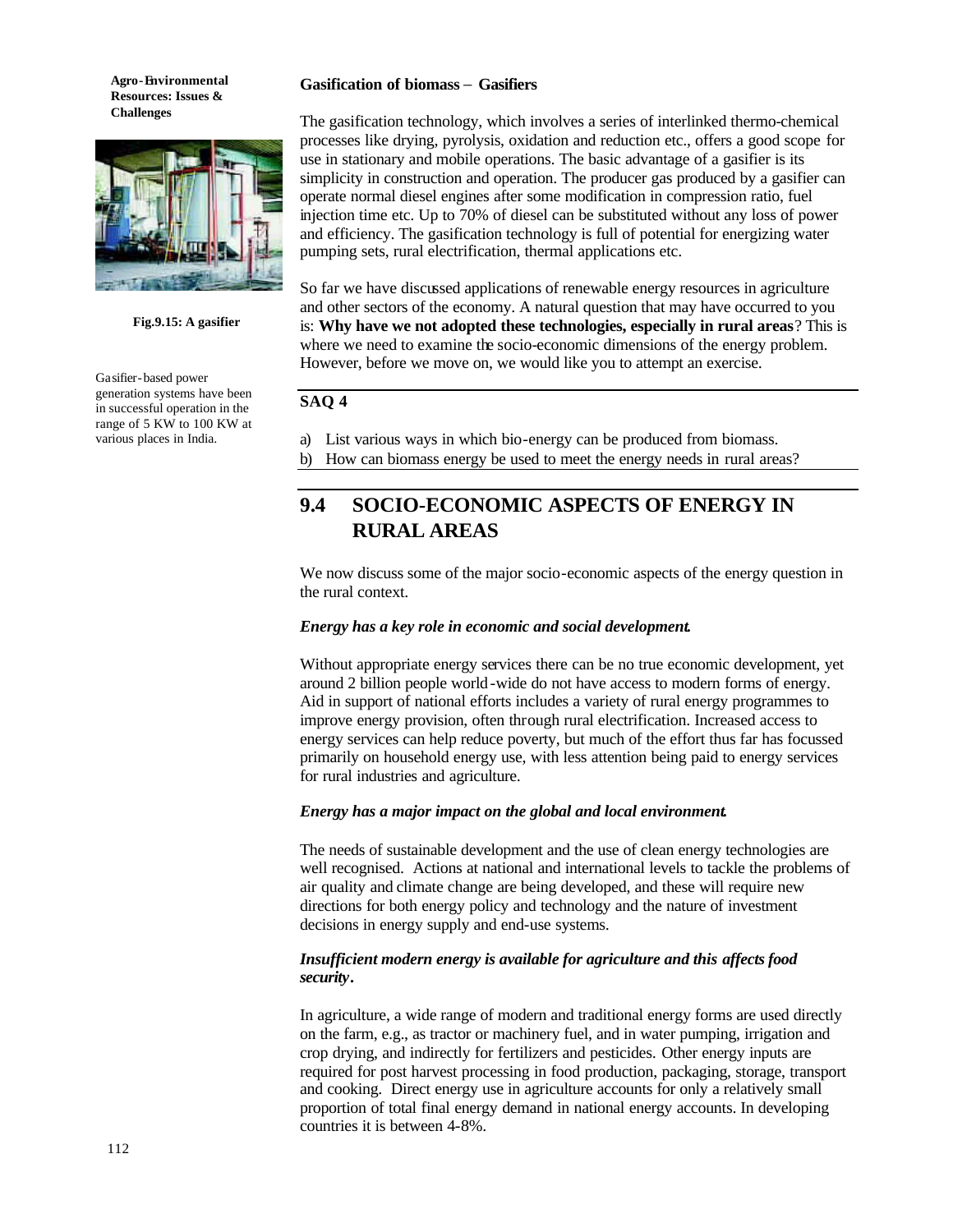Energy for agricultural practices in many developing countries continues to be based **Energy** to a large extent on human and animal energy, and on traditional wood-fuels. Empirical evidence suggests that the potential gains in agricultural productivity through the deployment of modern energy services are not being fully realized in developing countries. This reduces both the quantity of food and quality of food produced. Rural people are sometimes forced to eat either uncooked food or food that can easily be cooked but which may not give full nourishment.

#### *Lack of rural energy development programmes*

Many energy policies and interventions in developing countries are designed for the needs of industry, transport and urban infrastructures, whilst agricultural energy requirements are frequently overlooked. Although agriculture contributes significantly to economic and social development, often accounting for around 30% of developing country GDP, energy provision in agriculture has not received the attention that the sector deserves. Energy for agriculture needs to have a higher priority in rural policy and technology assessment work in developing countries than has been the case hitherto.

#### *An energy transition is needed in rural areas*

Given the spread of technology and general economic development, it can be expected that traditional energy technologies will co-exist, with a gradual improvement. New technologies will accompany the rural development process. There is also the prospect of technological 'leapfrogging', which could give developing countries the chance to commercialise new technologies relatively quickly. But there is a need for more urgent action, due to the low rate of economic improvement in many rural areas and the drift of rural populations to peri-urban and urban areas in developing countries. Agriculture can have a major role in supporting sustainable rural livelihoods through the increased provision of locally sourced bio-energy. Such an approach can assist more broadly in rural development as well as improving food security.

#### *A challenge and an opportunity*

An integrated approach, which exploits the synergies and dual role of agriculture as an energy user and an energy supplier, needs to be developed. The links that energy and agriculture can make between sustainable rural livelihoods, local environmental protection and global environmental benefits are important issues to address. In order to mobilize the synergies and develop the energy function of agriculture:

- the role of agriculture in providing both a source of renewable energy which contributes to rural economic development, and a substitute for fossil-fuels should be recognised and exploited in future energy policy formation and technology development;
- ♦ The potential of bio-energy and renewable energy sources should be recognised in general to assist both in the provision of energy services in the rural areas of developing countries and in the transition to more sustainable energy systems world-wide.

The solution to the problem of availability of energy depends not only on generating more energy but also conserving and managing energy. What measures can we adopt for energy conservation and better management of energy? This is the issue we are now going to discuss.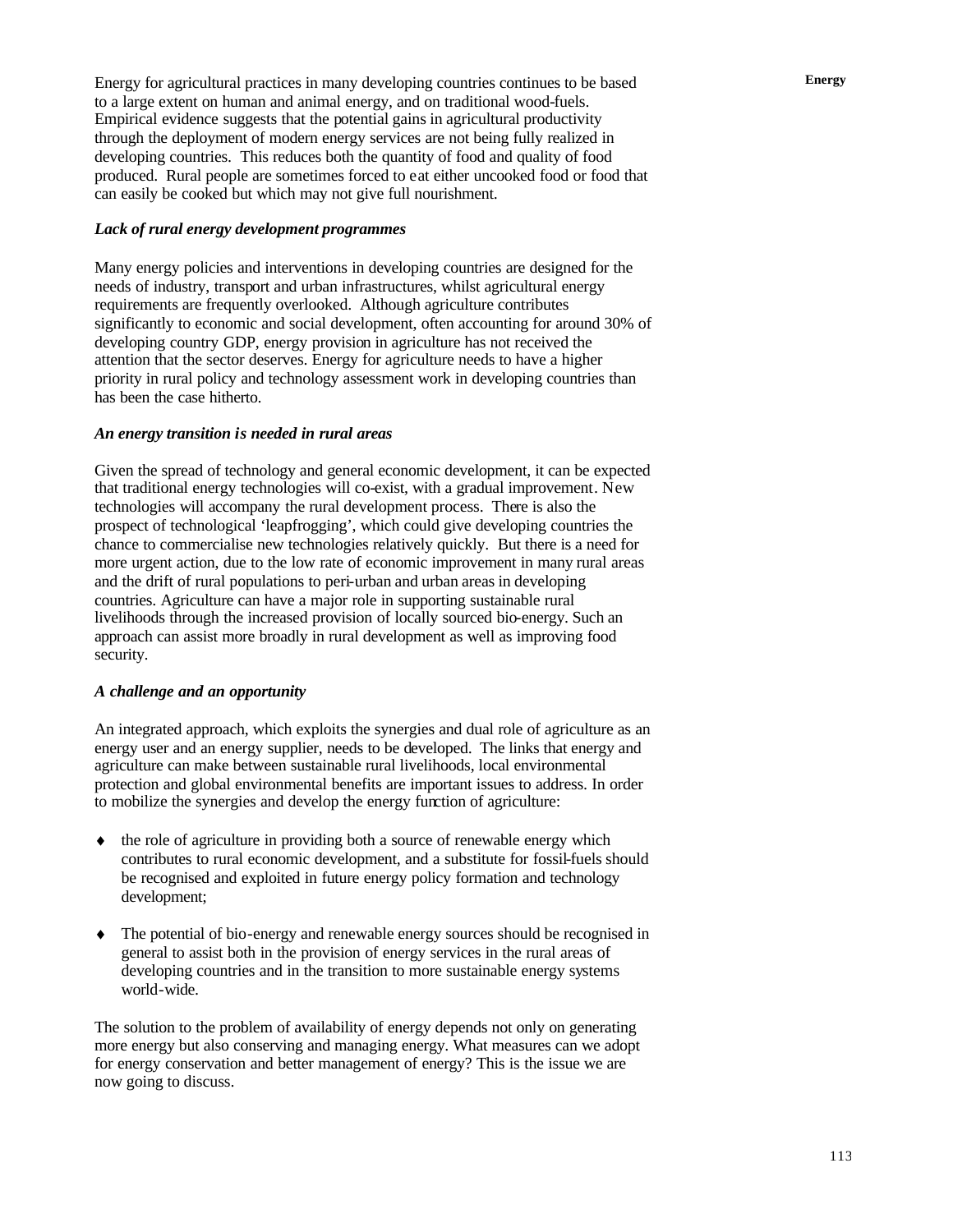## **9.5 ENERGY CONSERVATION AND MANAGEMENT**

There is a saying "Energy saved is energy produced." Similarly, we can say, "Energy conserved is energy produced." The difference between the two statements is that when we say energy saved we mean we do not use energy when it is not required. For example, if nobody is in a room, lights and fans can be switched off.

However, energy conservation more strictly means we use energy efficiently and save energy using efficient devices, which do the same amount of work for less input of energy. We give below some examples of energy conservation in the context of agriculture in India.

#### **Gur or khandsari production**

Much of the sugarcane produced in India is processed into *gur* or *khandsari*, i.e., (*unrefined* sugar) in small-scale enterprises.

Improved crushing machines and fuel-efficient furnaces can save a substantial amount of energy. The use of a screw expeller and a fuel-efficient furnace in a *khandsari* mill has reduced the average cost of production per ton of sugar to the extent of about 20%.

#### **Agro-based industries**

Co-generation of electricity and process heat from some fuels has been used in many industries (dairy based industries). The heat produced from the engine or turbine is used in the various processes where heat is required. More than 50% of fuel energy can be recovered in the form of heat from cooling water and exhaust gases.

#### **Energy conservation through improved stoves**

The energy used for cooking accounts for over 70% of the total energy consumption in the agriculture sector of India. Biomass fuels like wood, crop residues and dry animal dung cakes have been traditionally used for cooking and heating in winter months.

Improved *chulhas*( stoves) are one of the most important energy conservation technologies from India that can be used in the entire SAARC region. The improved *chulha* technology is the latest version of smokeless *chulhas* which besides being smokeless accounts for higher thermal efficiency. The Ministry of Non-Conventional Energy Sources (MNES) of India has developed about 40 models of improved *chulhas* for different feedstocks and applications. These include fixed as well as portable models.

#### **Energy conservation in irrigation pumping systems**

The increased number of tube wells and pumping sets is a direct indicator of increased use of energy in this system. When the majority of these pumping sets were installed, due importance was not given to proper selection, installation and operation. As a result of which they are not operating at the desired level of efficiency and causing a huge waste of energy.

If we take the example of Punjab in India, which is cent per cent irrigated today, the average annual consumption of electrical energy per pump set is 5000 kWh (units). The average number of pump sets is around 6 lakhs, consuming about 3000 million kWh. Even if the overall efficiency is increased by 15%, we can save 450 million units of electricity.